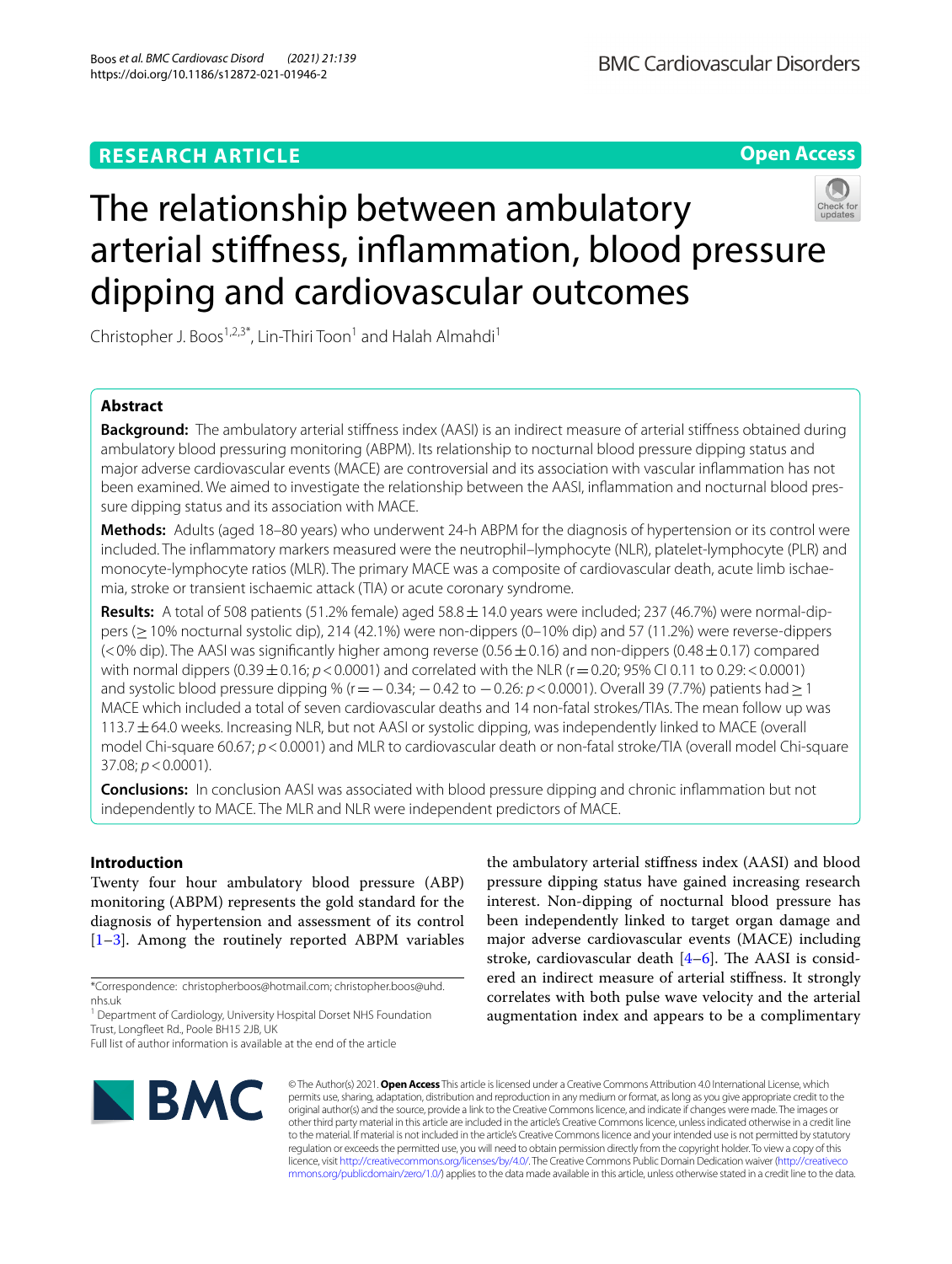cardiovascular risk marker to conventional blood pressure indices [\[7](#page-6-4), [8\]](#page-6-5).

Lower nocturnal blood pressure dipping is thought to refect increased arterial stifness. Less compliant and 'stifer arteries' are less distensible leading to lower relative nocturnal blood pressure and pulse pressure drop [[9\]](#page-6-6). It would be expected that as a surrogate of arterial stifness AASI would be linked to blood pressure dipping status, vascular infammation and adverse cardiovascular events. However, there have been few studies that have examined the relationship between AASI and blood pressure dipping [[10](#page-6-7)[–12](#page-6-8)] and none to investigate its links to infammation. Whilst increasing AASI has been linked to adverse cardiovascular outcomes and worsening renal function these links and its relative benefts over traditional ABPM measures remain controversial [\[8,](#page-6-5) [13](#page-6-9), [14\]](#page-6-10).

Vascular infammation is an established risk marker and key pathogenic mediator in the development of endothelial dysfunction, atherosclerosis and subsequently increasing arterial stifness [[15\]](#page-6-11). Stimulated white blood cells (WBC) can adhere and penetrate the vascular endothelial intima leading to capillary leukostasis, vascular damage and an increase in arterial stifness [\[16](#page-6-12), [17\]](#page-6-13). Several diferential WBC ratios have evolved as useful markers of chronic vascular infammation and been linked to measures of arterial stifness and major adverse cardiovascular events (MACE)  $[18-20]$  $[18-20]$ . Among the differential white cell indices the greatest evidence exists for the neutrophil–lymphocyte (NLR), platelet-lymphocyte (PLR) and monocyte-lymphocyte ratios (MLR). These measurements have the advantage over many other established infammatory markers owing to their high reproducibility, low cost determination, widespread availability and ease of measurement. The relationship of AASI and infammation, to blood pressure dipping status and cardiovascular outcomes have not been examined.

This study had two discrete aims. The first was to investigate the relationship between AASI, vascular infammation (using lymphocyte ratios) and nocturnal blood pressure dipping status. The second was to examine their association with future MACE. We hypothesised that AASI would be signifcantly associated with blood lymphocyte ratio counts, blood pressuring dipping status and MACE.

# **Methods**

#### **Study population**

This study followed the STROBE Initiative Guidelines for cohort studies  $[21]$  $[21]$  $[21]$ . This was a single centre retrospective observational study. Consecutive adults aged 18–80 years who underwent 24-h ABPM for the diagnosis of hypertension, or its control, at our institution were included.

Key exclusion criteria were patients with previous organ transplantation, persistent/ permanent atrial fbrillation, a calculated creatinine clearance of  $<$  30 ml/min or known stage IV or V chronic kidney disease (CKD), pregnancy or with active cancer. Patients with severe aortic stenosis, aortic coarctation, active infection or vasculitis, on high dose steroids or who had been hospitalised within the previous week were also excluded.

# **24 Hour ambulatory blood pressure measurement**

All tests were performed using an automatic ABPM device (Spacelab 90207, Spacelab Healthcare, Hertford, UK). An automated oscillometric cuf was placed on the non-dominant arm. Blood pressure measurements were set to minute intervals throughout a 24-h recording period. The night-time period was defined as the hours of 22:01 to 06:00 h and the day-time period as 06:01 to 22:00 h. Patients were only included if they had a minimum of 10 day-time and 5 night-time ambulatory blood pressure measures during the 24  $h$  recording period  $[6, 6]$  $[6, 6]$ [22\]](#page-6-17). Patients were advised not to have their ABPM during periods of night shift work.

Nocturnal dipping status was classifed into three groups based on the percentage change in mean night time to day time blood pressure as previously defned (a) normal dippers ( $\geq$  10%); (b) non-dipper ( $\geq$  0% but < 10%) and (c) reverse dipper  $\langle 0\% \rangle$  [\[6](#page-6-3), [23](#page-7-0)]. The AASI was calculated, as previously defned, as 1 minus the regression slope of the diastolic to systolic blood pressure over the 24 h recording period [\[24](#page-7-1)]. Increasing AASI values indicate stifer arteries with all values ranging between 0 and 1.0.

The Primary Endpoint was a composite MACE of cardiovascular death, non-fatal acute limb ischaemia, stroke or transient ischaemic attack (TIA) or acute coronary syndrome (ACS) [\[25](#page-7-2)]. Our secondary outcome of interest was cardiovascular death or non-fatal stroke. ACS was defned in accordance with the European Society of Cardiology Guidelines and required diagnostic confrmation by a cardiologist. The diagnosis of stroke or TIA were based on clinical presentation, supported by radiological imaging and had to be confrmed by a stroke physician. Acute limb ischaemia was defned as a sudden decrease in limb perfusion causing a potential threat to limb viability and requiring hospitalisation. Coronary artery disease (CAD) was defned as a previous myocardial infarction, percutaneous coronary angioplasty/stenting, or a signifcant stenosis of  $\geq$  70% in  $\geq$  1 major coronary arteries [\[26\]](#page-7-3).

# **Blood tests**

Venous blood for the measurement of lipid profle, full blood count, renal function and Glycated haemoglobin (HbA1c) were analysed in our hospital laboratory and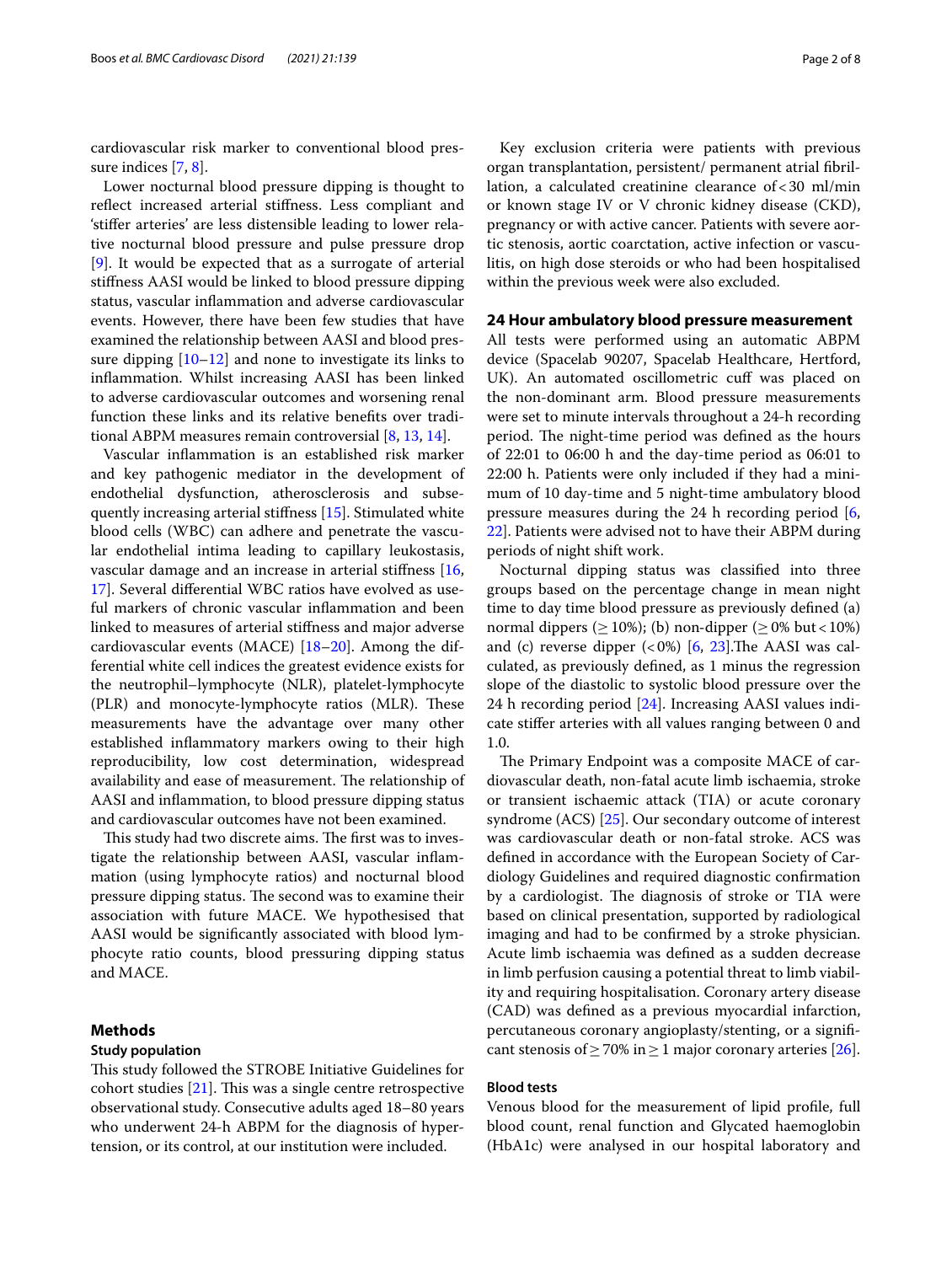examined within three months of ABPM. The creatinine clearance was calculated using the Cockcroft-Gault Equation [\[27](#page-7-4)].

### **Ethical approval**

This study and its experimental protocol were approved by the Poole Hospital Clinical Research and Innovation Department and the West of Scotland Research Ethics Committee (REC reference: 20/WS/0097). As this was a registry study the need for written informed consent was deemed not to be necessary by the ethics committee.

# **Statistical analysis**

Statistical analyses were performed with the SPSS 26.0 (SPSS, Chicago, IL, USA) and GraphPad Prism version 6.07 for Windows (GraphPad Software, San Diego, CA, USA). Data inspection and the D'Agostino–Pearson normality were used to assess normality of all continuous data. Continuous data were presented as mean $\pm$ standard deviations except for highly skewed data where the median [interquartile range] were shown. Comparisons of continuous data among two groups were performed using an unpaired t test and Mann–Whitney test for normal and non-normally distributed data respectively. Three group comparisons of continuous data (normal, non- and reverse-systolic blood pressure dippers) were performed using a One-way ANOVA and Kruskal–Wallis tests with post-tests for normally and non-normally distributed data respectively. Categorical data were examined using the Fisher's exact tests and chi squared tests as appropriate. Correlations were investigated using Pearson and Spearman rank coefficients  $(\pm 95\%$  confidence interval [CI]) as appropriate. Only notable correlations with a coefficient  $r \geq 0.20$  were reported.

Associations between prognostic variables and MACE were examined by univariate and multivariate Cox proportional hazards analysis with the results reported as the odds ratio (*B*) and 95% confdence intervals (CI), respectively. Only variables with a  $p$  value < 0.05 on univariate testing or that were considered clinically relevant with outcomes were entered into the multivariate analyses. To avoid over-ftting a forward LR (likelihood ratio) method were performed with retention set at a signifcance level of 0.10. Sensitivity analyses were performed to assess the robustness of the fnal model. A two-sided p value of<0.05 was considered signifcant for all comparisons.

## **Sample size calculations**

This was performed using a proprietary sample-size calculator (GraphPad StatMate version 2.00 for Windows). Published data has suggested an average standard deviation for the AASI of 0.06 to 0.22 among adults with and without hypertension or cardiovascular disease [[8\]](#page-6-5). Based on this data we estimated that a sample size of at least 150 patients per group with and without systolic blood pressure dipping would have>80% power to detect a difference between mean AASI values of  $\geq 0.05$ with a significance level (alpha) of 0.05 (two-tailed). This group sample size among non-normal versus normal dippers would have≥80% power to detect a MACE rate of at least 6%.

# **Results**

# **Baseline demographics**

A total of 508 patients were included in this study of which  $260$   $(51.2%)$  were women. The mean age was 58.8  $\pm$  14.0 (range 18–80) years. Overall 98.6% of the population were Caucasian; 66.34% had a previous history of hypertension, 16.9% diabetes mellitus and 8.7% had suffered a previous stroke or TIA. The men  $(58.4 \pm 13.95)$ and women  $(59.2 \pm 14.1)$  were of similar age ( $p=0.55$ ).

## **Dipping status and cardiovascular risk factors**

From the total cohort 237 (46.7%) patients were classed as normal-dippers, 214 (42.1%) non-dippers and 57  $(11.2%)$  $(11.2%)$  $(11.2%)$  reverse-dippers (Table 1). The reverse-dippers and were older and more likely to have a history of heart failure, peripheral vascular disease (PVD) and diabetes mellitus compared with normal and non-dippers. Creatinine clearance and high-density lipoprotein (HDL) concentrations were signifcantly lower and NLR and HBA1c levels higher amongst the reverse dippers versus the normal and non-dippers (Table [1\)](#page-3-0). Conversely, the NLR, MLR and HBA1c levels were progressively higher among the non-dippers and reverse-dippers respectively (Table [1](#page-3-0)). MACE events were more common among the reverse-dippers.

Non-dippers and reverse-dippers had signifcantly higher 24 h average systolic blood pressure and pulse pressure than normal-dippers. Non and reverse-dippers had higher AASI (Fig. [1](#page-3-1)), night-time systolic, diastolic, mean arterial blood pressure and pulse pressures compared with the normal dippers respectively (Table [2](#page-4-0)). Day-time diastolic blood pressure and mean arterial blood pressures were higher yet pulse pressure lower in normal-dippers versus non- and reverse-dippers respectively.

# **Relationship between AASI to infammation, dipping status and other variables**

AASI positively correlated with age  $(r=0.48; 0.41$  to 0.54; *p*<0.0001), HBA1c (r=0.30; 0.21 to 0.39: *p*<0.0001), NLR (r = 0.20; 0.11 to 0.29: < 0.0001) and systolic blood pressure (r=0.26; 0.17 to 0.34: *p*<0.0001). AASI inversely correlated with creatinine clearance  $(r=-0.32; -0.40$  to −0.23: *p*<0.0001), diastolic blood pressure (r=−0.23;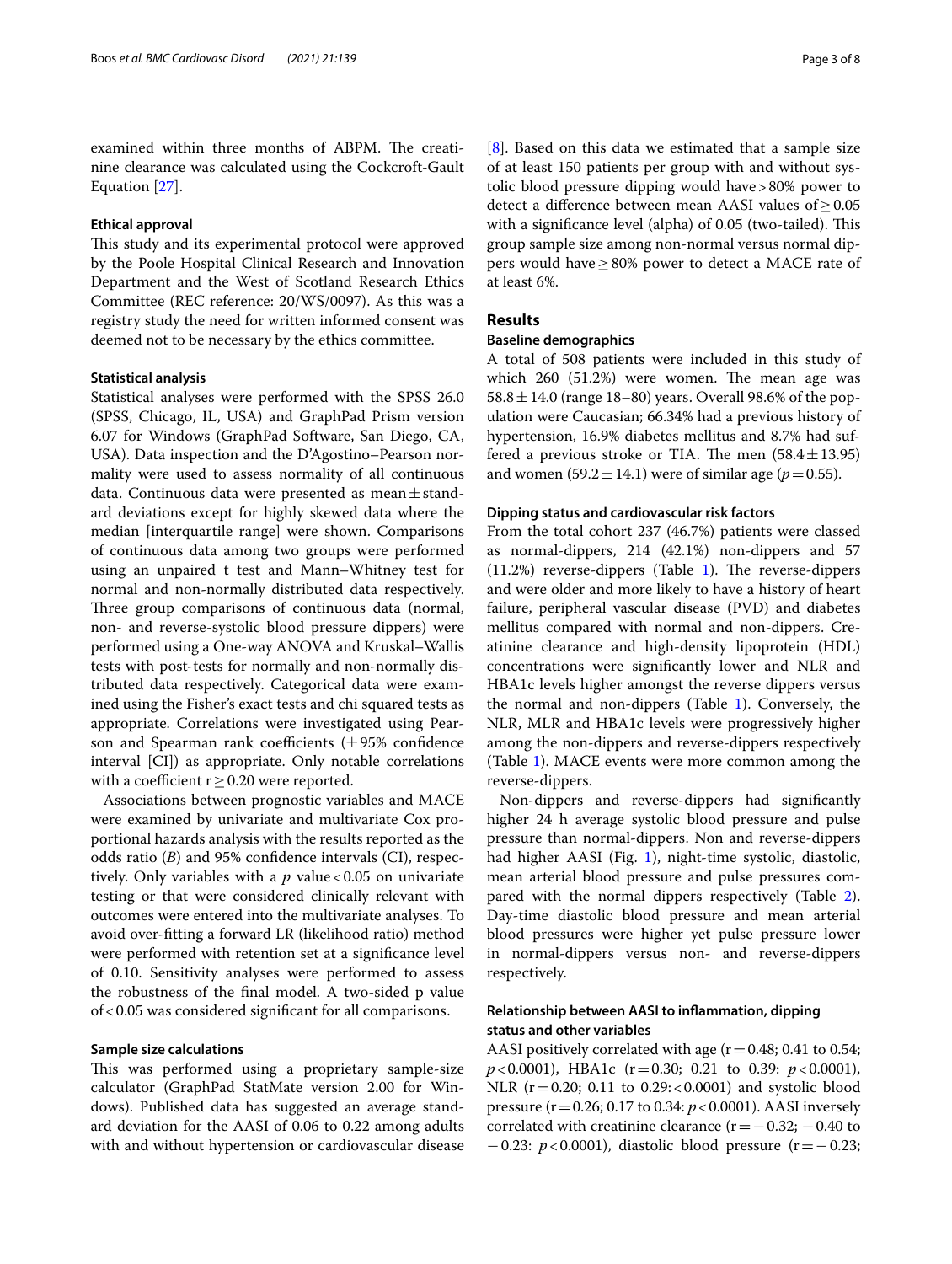| Characteristic                     | Normal-dippers   | Non-dippers      | Reverse-dippers     | $p$ value          |
|------------------------------------|------------------|------------------|---------------------|--------------------|
| Number (%                          | 237 (46.7%)      | 214 (42.1%)      | 57 (11.2%)          |                    |
| Age, years                         | $56.3 \pm 13.9$  | $60.5 \pm 13.3$  | $62.6 \pm 15.4$     | $0.0006^{ab}$      |
| Male sex (%)                       | 120 (50.6%)      | 99 (46.3%)       | 29 (50.9%)          | 0.61               |
| Height, cm                         | 168.7 ± 10.9     | $168.5 \pm 9.7$  | $168.6 \pm 11.7$    | 0.98               |
| Weight, kg                         | $81.9 \pm 18.0$  | $82.4 \pm 19.6$  | $86.6 \pm 24.0$     | 0.27               |
| Body mass index, kg/m <sup>2</sup> | $28.8 \pm 5.5$   | $29.0 \pm 6.1$   | $30.3 \pm 6.5$      | 0.26               |
| Coronary artery disease            | 43 (18.1%)       | 44 (20.6%)       | 15 (26.3%)          | 0.37               |
| Heart failure                      | 6(2.5%)          | $9(4.2\%)$       | 8 (14.0%)           | 0.0008             |
| Peripheral vascular disease        | $9(3.8\%)$       | 5(2.3%)          | 11 (19.3%)          | < 0.0001           |
| Diabetes mellitus                  | 24 (10.1%)       | 43 (20.1%)       | 19 (33.3%)          | < 0.0001           |
| Previous stroke /TIA               | 21 (8.8%)        | $11(5.1\%)$      | 8 (14.0%)           | 0.06               |
| Known hypertension                 | 155 (65.4%)      | 143 (66.8%)      | 44 (77.2%)          | 0.23               |
| Current/ex-smokers                 | 98 (41.4%)       | 96 (44.9%)       | 29 (50.9%)          | 0.40               |
| Ejection fraction, %               | $59.8 \pm 8.2$   | $59.2 \pm 9.6$   | $57.5 \pm 9.0$      | 0.27               |
| Haemoglobin g/l                    | $141.3 \pm 14.9$ | $138.4 \pm 15.0$ | $136.5 \pm 14.9$    | 0.051              |
| Neutrophil/lymphocyte ratio        | $2.1$ [1.6-2.9]  | $2.3$ [0.7-3.4]  | $2.6$ $[2.0 - 3.9]$ | $< 0.0001^{ab}$    |
| Platelet/lymphocyte ratio          | $145.3 \pm 75.8$ | 154.7 ± 70.5     | $167.2 \pm 92.2$    | 0.11               |
| Monocyte/lymphocyte ratio          | $0.32 \pm 0.16$  | $0.33 \pm 0.17$  | $0.37 \pm 0.18$     | 0.13               |
| Creatinine clearance               | $76.8 \pm 26.7$  | $72.1 \pm 28.1$  | $70.5 \pm 37.3$     | 0.016 <sup>b</sup> |
| Total cholesterol, mmol/l          | $4.9 \pm 1.1$    | $4.7 \pm 1.2$    | $4.6 \pm 1.0$       | 0.18               |
| HDL cholesterol, mmol/l            | $1.56 \pm 0.5$   | $1.49 \pm 0.5$   | $1.38 \pm 0.4$      | 0.037 <sup>b</sup> |
| Triglycerides, mmol/l              | $1.52 \pm 0.9$   | $1.57 \pm 0.9$   | $1.73 \pm 1.0$      | 0.17               |
| HBA1c, mmol/mol                    | $41.2 \pm 12.1$  | $43.9 \pm 12.6$  | $49.39 \pm 21.3$    | $0.0008^{bc}$      |
| <b>MACE</b> events                 | 15 (6.3%)        | 15 (7.0%)        | 9 (15.8%)           | 0.049              |

<span id="page-3-0"></span>**Table 1** Relationship between baseline demographics, cardiovascular risk factors and blood marker with blood pressure dipping status

TIA, transient ischaemic attack; HBA1c Glycosylated haemoglobin; HDL, high density lipoprotein

*p* values refer to the results of overall comparison between the three groups: 1. Normal dippers, 2. Non-dippers and 3. Reverse-dippers. Signifcant diference on post hoc tests a. normal vs. non dippers, b. normal vs. reverse dippers, c. non vs. reverse dippers

<span id="page-3-1"></span>

−0.32 to −0.15: *p*<0.0001) systolic blood pressure dipping % (r=−0.34; −0.42 to −0.26: *p*<0.0001), diastolic blood pressure dipping % ( $r = -0.48$ ;  $-0.55$  to  $-0.41$ :  $p < 0.0001$ ) and MAP blood pressure dipping % (r=−0.44; −0.51 to −0.36: *p*<0.0001).

The AASI was significantly greater in women versus men (0.47±0.17 vs. 0.43±0.17; *p*=0.02). AASI values were also higher in those with, versus without respectively, a history of CAD  $(0.49 \pm 0.16$  vs.  $0.44 \pm 0.18$ ;  $p=0.003$ ), diabetes mellitus (0.55 $\pm$ 0.15 vs. 0.43 $\pm$ 0.17;<br> $p<0.0001$ ), previous stroke/TIA (0.54 $\pm$ 0.19 vs.  $p < 0.0001$ ), previous stroke/TIA  $(0.54 \pm 0.19)$ 0.44 $\pm$ 0.19; *p*=0.0008), PVD (0.52 $\pm$ 0.14 vs. 0.44 $\pm$ 0.17;  $p=0.034$ ), known hypertension  $(0.46\pm0.17 \text{ vs.}$  $0.42 \pm 0.17$ ;  $p = 0.004$ ).

# **Outcome data**

Overall 39 (7.7%) patients had one or more adverse cardiovascular events which included a total of seven cardiovascular deaths and 14 non-fatal strokes/TIAs. The mean follow up (to death or analysis) was  $113.7 \pm 64.0$  weeks.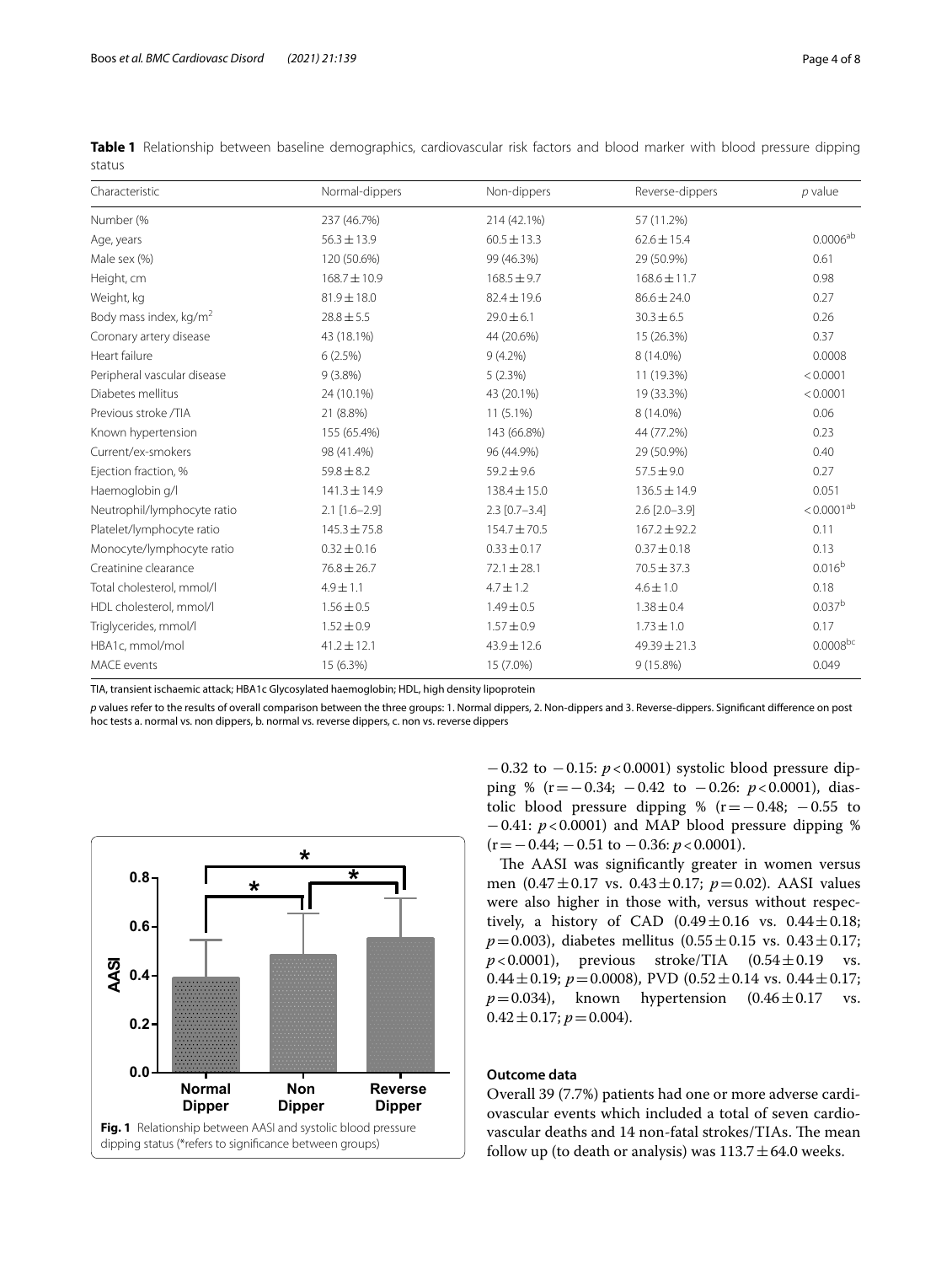<span id="page-4-0"></span>**Table 2** Relationship of ambulatory blood pressure parameters to systolic blood pressure dipping status

| Characteristic                     | Normal dippers   | Non dippers      | Reverse dippers               | $p$ value            |
|------------------------------------|------------------|------------------|-------------------------------|----------------------|
| 24 h ABPM averages                 |                  |                  |                               |                      |
| Systolic blood pressure, mmHg      | $129.6 \pm 14.1$ | $133.9 + 15.6$   | $135.4 \pm 15.9$              | $0.002^{ab}$         |
| Diastolic blood pressure, mmHq     | $77.0 \pm 9.7$   | $76.1 \pm 10.6$  | $74.3 \pm 11.7$               | 0.18                 |
| Mean arterial blood pressure, mmHg | $95.1 \pm 9.8$   | $96.3 \pm 10.5$  | $95.8 \pm 11.8$               | 0.49                 |
| Pulse pressure, mmHg               | $52.6 \pm 11.8$  | $57.8 \pm 13.3$  | $61.2 \pm 10.9$               | $< 0.0001^{ab}$      |
| Day-time averages                  |                  |                  |                               |                      |
| Systolic blood pressure, mmHg      | $135.4 \pm 14.9$ | $135.9 \pm 15.7$ | $134.0 \pm 15.9$              | 0.71                 |
| Diastolic blood pressure, mmHq     | $81.3 \pm 10.3$  | $77.9 \pm 10.6$  | $74.2 \pm 11.8$               | $< 0.0001^{ab}$      |
| Mean arterial pressure, mmHg       | $99.9 \pm 10.4$  | $98.1 \pm 10.5$  | $95.3 \pm 12.0$               | 0.008 <sup>b</sup>   |
| Pulse pressure, mmHg               | $54.1 \pm 12.60$ | $57.9 \pm 13.5$  | $59.8 \pm 10.7$               | $0.0009^{ab}$        |
| Night-time averages                |                  |                  |                               |                      |
| Systolic blood pressure, mmHg      | $114.2 \pm 12.0$ | $128.1 \pm 15.2$ | $139.9 \pm 16.3$              | $< 0.0001^{\rm abc}$ |
| Diastolic blood pressure, mmHq     | $65.6 \pm 8.6$   | $70.3 \pm 9.7$   | $74.7 \pm 11.4$               | $< 0.0001^{\rm abc}$ |
| Mean arterial pressure, mmHg       | $82.7 \pm 8.8$   | $90.9 \pm 10.3$  | $97.6 \pm 11.6$               | $< 0.0001^{abc}$     |
| Pulse pressure, mmHg               | $48.7 \pm 10.7$  | $57.8 \pm 12.8$  | $65.2 \pm 12.7$               | $< 0.0001^{abc}$     |
| Systolic blood pressure dip, %     | 14.2 [12.2-18.4] | 6.0 [3.2 to 8.3] | $-3.8[-6.6 \text{ to } -0.2]$ | $< 0.0001^{\rm abc}$ |
| AASI                               | $0.39 \pm 0.16$  | $0.48 \pm 0.17$  | $0.56 \pm 0.16$               | $< 0.0001^{abc}$     |

ABPM Ambulatory blood pressure monitoring; AASI, Ambulatory arterial stifness index

*p* values refer to the results of overall comparison between the three groups: 1. normal dippers, 2. non-dippers and 3. reverse dippers. Signifcant diference on post hoc tests: a. Normal vs. non-dippers, b. Normal vs. reverse-dippers, c. Non vs. reverse-dippers

The univariate predictors of MACE were age, history of stroke/TIA, heart failure, coronary disease, hypertension and PVD, AASI, lower systolic blood pressure dipping (%), mean arterial blood pressure dipping (%) and 24 h pulse pressure, NLR, MLR, creatinine clearance, and lower haemoglobin (Table [3](#page-4-1)).

The only independent predictors of MACE were increasing age, a history of heart failure, PVD, previous stroke/TIA, lower haemoglobin and increasing NLR (overall model Chi-square 60.67; *p*<0.0001) (Table [3](#page-4-1)). Previous stroke/TIA, MLR (OR 1.04; 1.02–1.06:  $p=0.009$ ), PVD and female sex were independent predictors of future cardiovascular death or non-fatal stroke/

<span id="page-4-1"></span>**Table 3** Results of univariate and multivariate Cox regression analysis for MACE

| Characteristic                 | Univariate analysis  |           | Multivariate analysis |           |
|--------------------------------|----------------------|-----------|-----------------------|-----------|
|                                | Odds ratio (95% CI)  | $p$ value | Odds ratio (95% CI)   | $p$ value |
| Age, years                     | $1.07(1.03 - 1.10)$  | < 0.0001  | $1.04(1.001 - 1.08)$  | 0.044     |
| Male sex (%)                   | $0.73(0.38 - 1.37)$  | 0.33      |                       | NS.       |
| Coronary artery disease        | 2.333 (1.20-4.50)    | 0.013     |                       | NS.       |
| Heart failure                  | 5.62 (2.47-12.81)    | < 0.0001  | $5.65(2.36 - 13.55)$  | < 0.0001  |
| Diabetes mellitus              | $2.50(1.25 - 4.90)$  | 0.010     | $\equiv$              | NS.       |
| Previous stroke /TIA           | 3.20 (1.40-7.30)     | 0.006     | $2.49(1.05 - 5.93)$   | 0.039     |
| Known hypertension             | $3.26(1.27 - 8.34)$  | 0.014     |                       | NS.       |
| Peripheral vascular disease    | $4.61(2.02 - 10.51)$ | < 0.0001  | $3.0(1.27 - 7.10)$    | 0.013     |
| Haemoglobin                    | $0.97(0.95 - 0.98)$  | 0.002     | $0.98(0.96 - 0.99)$   | 0.045     |
| Neutrophil/lymphocyte ratio    | $1.17(1.08 - 1.28)$  | < 0.0001  | $1.13(1.02 - 1.24)$   | 0.02      |
| Monocyte/lymphocyte ratio      | $1.02(1.01 - 1.04)$  | < 0.0001  |                       | NS.       |
| Creatinine clearance           | $0.98(0.97 - 0.99)$  | 0.01      |                       | <b>NS</b> |
| Systolic blood pressure dip, % | $0.95(0.91 - 0.98)$  | 0.012     |                       | NS.       |
| AASI                           | $1.03(1.01 - 1.05)$  | 0.006     |                       | NS.       |

TIA, transient ischaemic attack; HBA1c Glycosylated haemoglobin; AASI, ambulatory arterial stifness index; NS, non-signifcant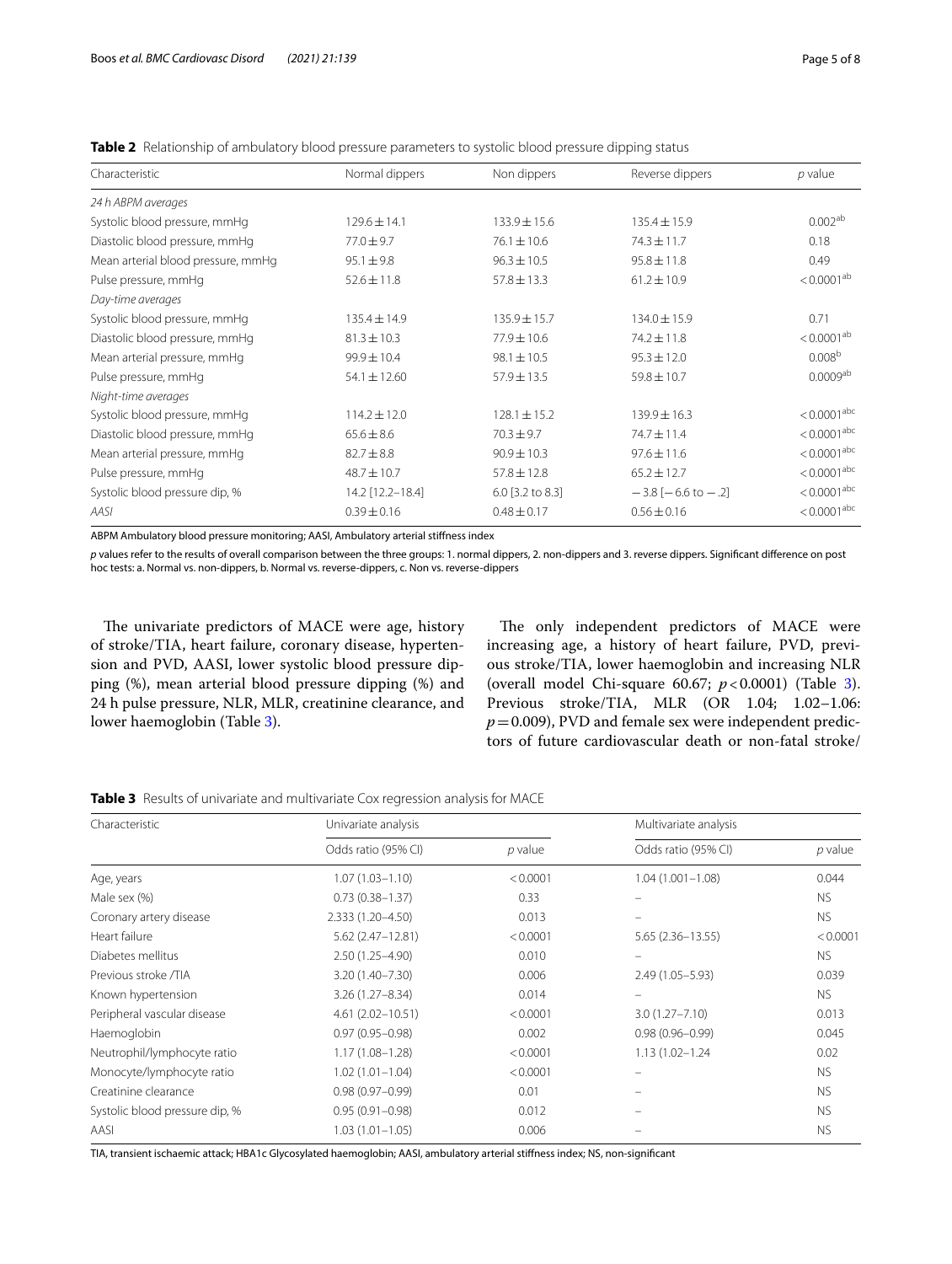TIA (overall model Chi-square 37.08;  $p < 0.0001$ ). The full database is available in the supplement (Additional fle [1](#page-6-18)).

# **Discussion**

This was first study to investigate the relationship between AASI, vascular infammation and blood pressure dipping and their association to adverse cardiovascular outcomes. We found that a reduced blood pressure dipping pattern was linked to higher AASI and measures of vascular infammation (MLR and NLR). Systolic blood pressure dipping %, AASI, MLR and NLR were associated with MACE on univariate analyses. Increased NLRs were independently associated with MACE and MLR with cardiovascular death or non-fatal stroke/TIA.

To our knowledge this is the largest and one of the few studies to investigate the relationship between systolic blood pressure dipping and vascular infammation using lymphocyte ratios. We observed an inverse relationship between the neutrophil and monocyte-lymphocyte ratios and systolic blood pressure dipping. Higher ratios were associated with non- and reverse blood pressure dipping, which are recognised risk markers of increased cardiovascular risk [[5\]](#page-6-19). Previously, Sabul et al.  $(n=166)$ observed higher NLR in patients among non-dipper versus with dipper adult hypertensives respectively. In another study, Ahbap et al. observed higher NLR among dipper versus non dipper hypertensives with CKD supporting our results. The MLR is rapidly emerging as another important marker of vascular infammation has been linked to carotid stenosis severity in ischaemic stroke and to the severity of coronary disease and cardiovascular mortality  $[28-30]$  $[28-30]$  $[28-30]$ . There was no association between PLR and either blood pressure dipping status or MACE in our cohort.

Chronic vascular infammation and the infltration of the vascular endothelium with leukocyte subsets is one of the primary driving forces in the development of atherosclerotic cardiovascular disease [\[31](#page-7-7)]. Lipid accumulation within the vascular wall intima leads to passage of stimulated monocytes, which are major precursors of macrophage, passage across the endothelium [[31\]](#page-7-7). Neutrophils and platelets also infuence atherosclerosis and its complications by intensifying infammation with platelets also contributing to clot formation. We found that the NLR was an independent predictor of our primary MACE and the MLR independently predicted cardiovascular mortality as well as the composite of cardiovascular mortality and non-fatal stroke or TIA. These results add further weight to the current evidence supporting the potential utility of lymphocyte biomarkers in cardiovascular risk assessment. They have the advantage over many traditional markers due to their low cost, widespread use and the rapid availability of results.

Our interest in the AASI stems from its easy computational availability with automated results included in our standardised reports, coupled most importantly with its cited role as a potential indirect marker of arterial stifness. All of the factors that we found to be associated with AASI and its higher levels in this study are recognised risk factors for increased arterial stifness, with one exception. We observed that women had signifcantly higher AASI values than men despite their similar ages. This could relate, in part, to differences in their comorbidities and relative burden of cardiovascular risk factors (eg hypertension, lipid profles etc.). A detailed comparison was beyond the scope of this study. It is nevertheless notable that it has been reported that women exhibit greater age related increase in measures of large artery stifness than men, supporting our fndings [[32](#page-7-8)[–34](#page-7-9)].

The relationship between AASI and systolic blood pressure dipping status has only been previous examined in a few studies with conficting results [[10,](#page-6-7) [12\]](#page-6-8). We found that AASI values were progressively and signifcantly higher in non-dippers and reverse dippers versus normal dippers. Moreover, dipping status was an independent predictor of AASI and likely increased arterial stifness.

This study has a number of limitations that should be acknowledged. This was a retrospective single centre study and hence prone to potential bias. Only outcomes registered with the local hospitals could be monitored and hence we cannot exclude the possibility that some patients could have presented to another hospital with a cardiovascular event outside of our locality. However, these numbers are likely to be very small given that only local and registered patients were included and there were on-going active records available for the vast majority of patients. All 24-h ABPM were set to similar times for the determination or day-time and night-time blood pressures and its associated indices. Given the wide range of ages of patients included in this study it is likely that there would have been periods graded as efectively night-time when the patients were still very much awake and day-time when patients may have been asleep. The use of a wide fxed night-time period in this study could have led to inclusion of transition periods in the morning and evening when blood pressure changes rapidly leading to the potential misclassifcation of dipping status [\[35](#page-7-10)]. However, at present there is a lack of consensus on the optimal nocturnal recording period to determine dipping status [\[2](#page-6-20), [3,](#page-6-1) [23](#page-7-0)]. Furthermore, the links between non/ reverse dipping status and MACE have been observed with various classifcations including wide fxed nighttime periods as in this study [\[6](#page-6-3), [36](#page-7-11)]. Finally whilst our sample size was reasonable our event rates were relatively low and hence, despite conducting sensitivity testing, we cannot exclude the potential for bias.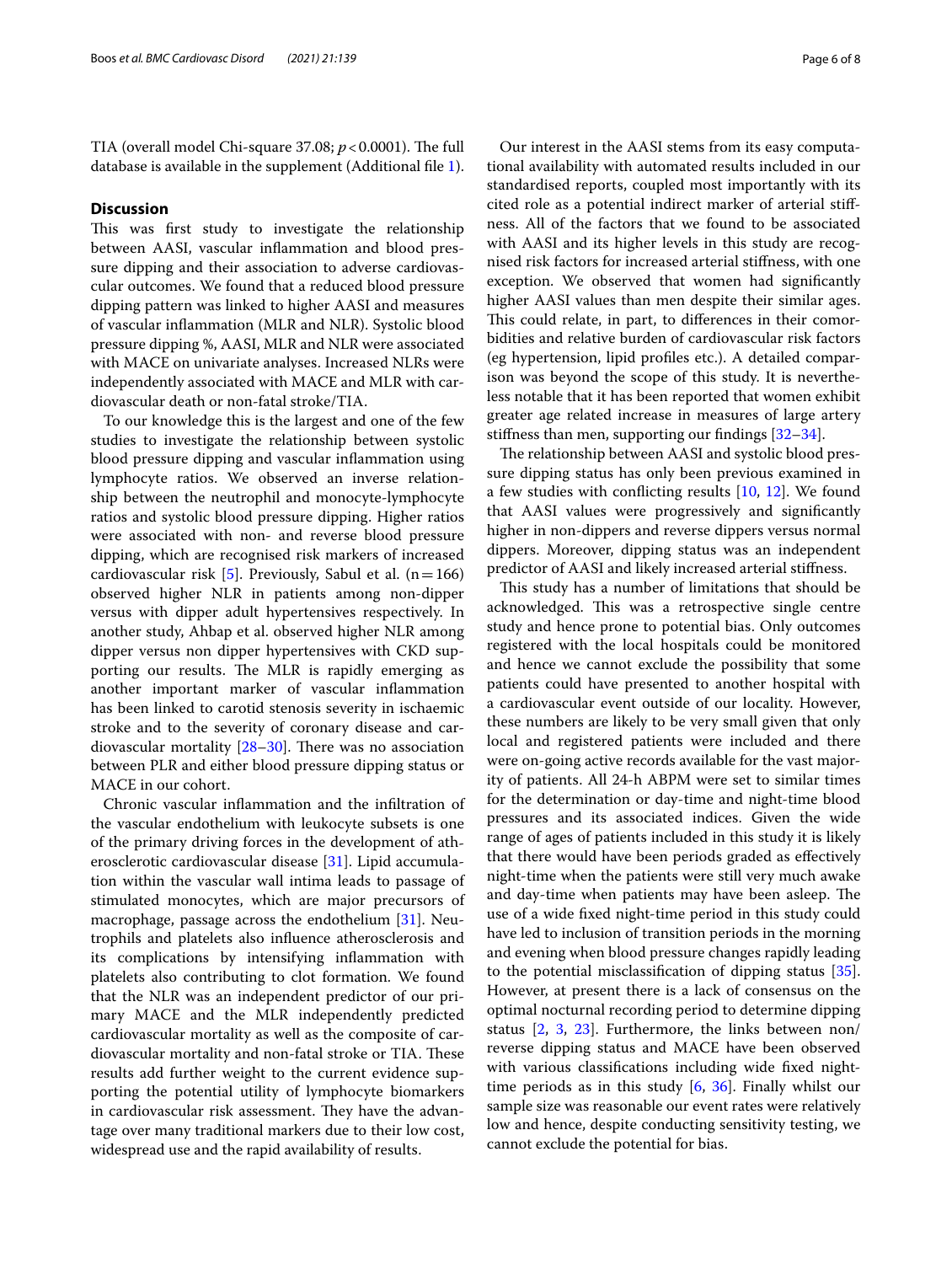In conclusion, in this study we found that that AASI was signifcantly correlated with NLR and inversely related to systolic blood pressure dipping. Systolic blood pressure dipping, AASI, the neutrophil and monocytelymphocyte ratios were univariate predictors of MACE. The NLR was an independent predictor of the primary MACE, and MLR for cardiovascular death or non-fatal stroke. This data endorses the association between AASI, infammation and cardiovascular risk.

# **Supplementary Information**

The online version contains supplementary material available at [https://doi.](https://doi.org/10.1186/s12872-021-01946-2) [org/10.1186/s12872-021-01946-2](https://doi.org/10.1186/s12872-021-01946-2).

<span id="page-6-18"></span>**Additional fle 1.** The full database supplement

#### **Acknowledgements**

The authors would like to thank the Research Department at Poole for their help with this research study.

#### **Authors' contributions**

CJB designed the study, undertook the analyses and wrote the frst drafts manuscript. LTT and HA contributed to data collection and manuscript edit‑ ing. All authors read and approved the fnal manuscript.

#### **Funding**

There was no specifc funding required for this study.

# **Availability of data and materials**

All data generated or analysed during this study are included in this published article and its supplementary information fles.

#### **Declarations**

## **Ethics approval and consent to participate**

This study had full ethical approval by the West of Scotland Research Ethics Committee (REC reference: 20/WS/0097). As this was a registry study the need for written informed consent by the participants was deemed not to be necessary. However all NHS patients who declared their wish to 'opt out' were not included.

#### **Consent for publication**

As this was a registry study, consent for publication was not required.

#### **Competing interests**

The authors have no competing or confict of interest to declare.

#### **Author details**

<sup>1</sup> Department of Cardiology, University Hospital Dorset NHS Foundation Trust, Longfleet Rd., Poole BH15 2JB, UK.<sup>2</sup> Department of Postgraduate Medical Education, Bournemouth University, Bournemouth BH1 3LT, UK.<sup>3</sup> Research Institute, for Sport, Physical Activity and Leisure, Leeds Beckett University, Leeds LS16 5LF, UK.

# Received: 9 November 2020 Accepted: 2 March 2021

#### **References**

<span id="page-6-0"></span>1. Williams B, Mancia G, Spiering W, Agabiti Rosei E, Azizi M, Burnier M, et al. 2018 ESC/ESH Guidelines for the management of arterial hypertension: the Task Force for the management of arterial hypertension of the European Society of Cardiology and the European Society of Hypertension. J Hypertens. 2018;36(10):1953–2041.

- <span id="page-6-20"></span>2. Whelton PK, Carey RM, Aronow WS, Casey DE Jr, Collins KJ, Dennison Himmelfarb C, et al. 2017 ACC/AHA/AAPA/ABC/ACPM/AGS/APhA/ASH/ ASPC/NMA/PCNA guideline for the prevention, detection, evaluation, and management of high blood pressure in adults: a report of the American College of Cardiology/American Heart Association Task Force on Clinical Practice Guidelines. Hypertension. 2018;71(6):e13–115.
- <span id="page-6-1"></span>3. Bofa RJ, Constanti M, Floyd CN, Wierzbicki AS. Hypertension in adults: summary of updated NICE guidance. BMJ. 2019;367:l5310.
- <span id="page-6-2"></span>4. Salles GF, Reboldi G, Fagard RH, Cardoso CR, Pierdomenico SD, Verdecchia P, et al. Prognostic effect of the nocturnal blood pressure fall in hypertensive patients: the ambulatory blood pressure collaboration in patients with hypertension (ABC-H) meta-analysis. Hypertension (Dallas, Tex : 1979). 2016;67(4):693–700.
- <span id="page-6-19"></span>5. Fagard RH, Thijs L, Staessen JA, Clement DL, De Buyzere ML, De Bacquer DA. Night-day blood pressure ratio and dipping pattern as predictors of death and cardiovascular events in hypertension. J Hum Hypertens. 2009;23(10):645–53.
- <span id="page-6-3"></span>6. Presta V, Figliuzzi I, D'Agostino M, Citoni B, Miceli F, Simonelli F, et al. Nocturnal blood pressure patterns and cardiovascular outcomes in patients with masked hypertension. J Clin Hypertens (Greenwich). 2018;20(9):1238–46.
- <span id="page-6-4"></span>7. Gómez-Marcos MA, Recio-Rodríguez JI, Patino-Alonso MC, Gómez-Sánchez L, Agudo-Conde C, Gómez-Sánchez M, et al. Ambulatory arterial stiffness indices and target organ damage in hypertension. BMC Cardiovasc Disord. 2012;12:1.
- <span id="page-6-5"></span>Kollias A, Stergiou GS, Dolan E, O'Brien E. Ambulatory arterial stiffness index: a systematic review and meta-analysis. Atherosclerosis. 2012;224(2):291–301.
- <span id="page-6-6"></span>Jerrard-Dunne P, Mahmud A, Feely J. Circadian blood pressure variation: relationship between dipper status and measures of arterial stifness. J Hypertens. 2007;25(6):1233–9.
- <span id="page-6-7"></span>10. Di Raimondo D, Casuccio A, Di Liberti R, Musiari G, Zappulla V, D'Angelo A, et al. Ambulatory Arterial Stiffness Index (AASI) is unable to estimate arterial stifness of hypertensive subjects: role of nocturnal dipping of blood pressure. Curr Hypertens Rev. 2017;13(2):121–31.
- 11. Baumann M, Dan L, Nürnberger J, Heemann U, Witzke O. Association of ambulatory arterial stifness index and brachial pulse pressure is restricted to dippers. J Hypertens. 2008;26(2):210–4.
- <span id="page-6-8"></span>12. Qin T, Jiang H, Jiao Y, Ke Y, Sun N, Wang J, et al. Ambulatory arterial stiffness index correlates with ambulatory pulse pressure but not dipping status in patients with grade 1/grade 2 essential hypertension. J Int Med Res. 2014;42(6):1323–34.
- <span id="page-6-9"></span>13. Aznaouridis K, Vlachopoulos C, Protogerou A, Stefanadis C. Ambulatory systolic-diastolic pressure regression index as a predictor of clinical events: a meta-analysis of longitudinal studies. Stroke. 2012;43(3):733–9.
- <span id="page-6-10"></span>14. Eriksen BO, Stefansson VTN, Jenssen TG, Mathisen UD, Schei J, Solbu MD, et al. High ambulatory arterial stifness index is an independent risk factor for rapid age-related glomerular filtration rate decline in the general middle-aged population. Hypertension (Dallas, Tex : 1979). 2017;69(4):651–9.
- <span id="page-6-11"></span>15. Jain S, Khera R, Corrales-Medina VF, Townsend RR, Chirinos JA. Inflammation and arterial stifness in humans. Atherosclerosis. 2014;237(2):381–90.
- <span id="page-6-12"></span>16. Krüger-Genge A, Blocki A, Franke RP, Jung F. Vascular endothelial cell biology: an update. Int J Mol Sci. 2019;20(18).
- <span id="page-6-13"></span>17. Palombo C, Kozakova M. Arterial stiffness, atherosclerosis and cardiovascular risk: pathophysiologic mechanisms and emerging clinical indications. Vascul Pharmacol. 2016;77:1–7.
- <span id="page-6-14"></span>18. Park BJ, Shim JY, Lee HR, Lee JH, Jung DH, Kim HB, et al. Relationship of neutrophil-lymphocyte ratio with arterial stifness and coronary calcium score. Clin Chim Acta. 2011;412(11–12):925–9.
- 19. Mozos I, Malainer C, Horbańczuk J, Gug C, Stoian D, Luca CT, et al. Inflammatory markers for arterial stifness in cardiovascular diseases. Front Immunol. 2017;8:1058.
- <span id="page-6-15"></span>20. Bhat T, Teli S, Rijal J, Bhat H, Raza M, Khoueiry G, et al. Neutrophil to lymphocyte ratio and cardiovascular diseases: a review. Expert Rev Cardiovasc Ther. 2013;11(1):55–9.
- <span id="page-6-16"></span>21. von Elm E, Altman DG, Egger M, Pocock SJ, Gøtzsche PC, Vandenbroucke JP. The Strengthening the Reporting of Observational Studies in Epidemiology (STROBE) Statement: guidelines for reporting observational studies. Int J Surg (London, England). 2014;12(12):1495–9.
- <span id="page-6-17"></span>22. Verdecchia P, Angeli F, Mazzotta G, Garofoli M, Ramundo E, Gentile G, et al. Day-night dip and early-morning surge in blood pressure in